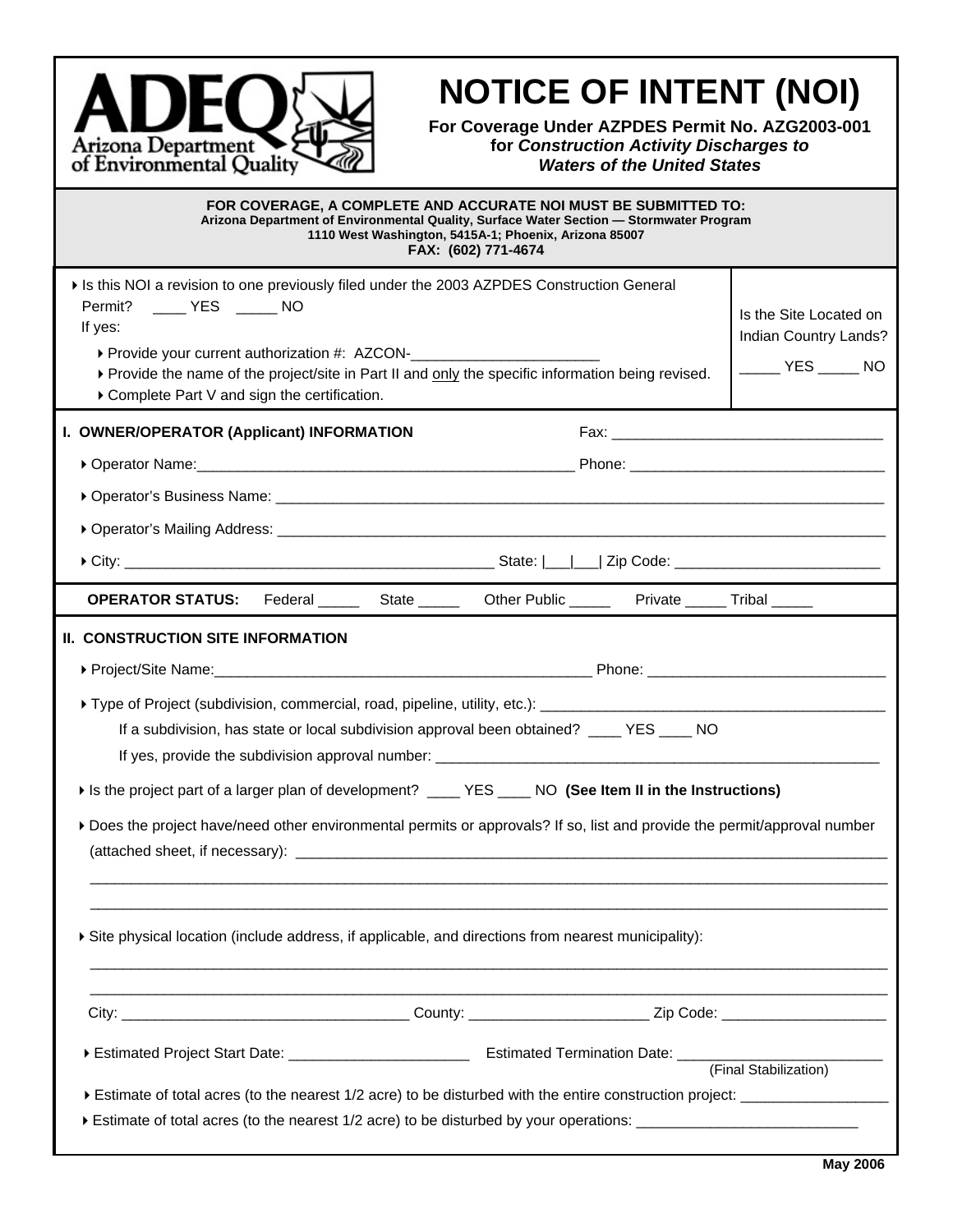| NOI for Coverage under AZPDES Permit No. AZG2003-001                                                                                                                                                                                                                                                                                                                                                                                                                                                                                                                                                                                                                                                                                                                               |                                                                                                                                                                                                                                                                                               |  |
|------------------------------------------------------------------------------------------------------------------------------------------------------------------------------------------------------------------------------------------------------------------------------------------------------------------------------------------------------------------------------------------------------------------------------------------------------------------------------------------------------------------------------------------------------------------------------------------------------------------------------------------------------------------------------------------------------------------------------------------------------------------------------------|-----------------------------------------------------------------------------------------------------------------------------------------------------------------------------------------------------------------------------------------------------------------------------------------------|--|
| ▶ Select the non-stormwater discharges expected to be associated with your construction-related activities (according to<br>attached instructions):<br>None                                                                                                                                                                                                                                                                                                                                                                                                                                                                                                                                                                                                                        |                                                                                                                                                                                                                                                                                               |  |
| _ Discharges from fire-fighting activities<br>Fire hydrant flushing<br>Waters used to wash vehicles - no detergents<br>Waters used to control dust - no effluent or other<br>wastewaters<br>Potable water (e.g., water line flushing)                                                                                                                                                                                                                                                                                                                                                                                                                                                                                                                                              | Foundation or footing drains - uncontaminated<br>Potable water well flushing - ephemeral receiving<br>waters<br>Water used for compacting soil - no effluent or other<br>wastewaters<br>Water used for drilling and coring (e.g., for evaluation of<br>foundation materials) - uncontaminated |  |
| ___ Routine external building wash-down - no detergents<br>Pavement wash waters - no spills or leaks of toxic or<br>hazardous materials and no detergents<br>Uncontaminated air conditioning or compressor<br>condensate<br>Uncontaminated groundwater                                                                                                                                                                                                                                                                                                                                                                                                                                                                                                                             | Water from dewatering operations/foundations                                                                                                                                                                                                                                                  |  |
| III. DISCHARGE LOCATION                                                                                                                                                                                                                                                                                                                                                                                                                                                                                                                                                                                                                                                                                                                                                            |                                                                                                                                                                                                                                                                                               |  |
| ▶ Provide the latitude/longitude of the construction site at the point nearest the receiving water (natural water course):<br>Latitude: $\begin{vmatrix} 0 & 0 & 0 \\ 0 & 0 & 0 \\ 0 & 0 & 0 \\ 0 & 0 & 0 \\ 0 & 0 & 0 \\ 0 & 0 & 0 \\ 0 & 0 & 0 & 0 \\ 0 & 0 & 0 & 0 \\ 0 & 0 & 0 & 0 \\ 0 & 0 & 0 & 0 \\ 0 & 0 & 0 & 0 \\ 0 & 0 & 0 & 0 & 0 \\ 0 & 0 & 0 & 0 & 0 \\ 0 & 0 & 0 & 0 & 0 \\ 0 & 0 & 0 & 0 & 0 & 0 \\ 0 & 0 & 0 & 0 & 0 & 0 \\ 0 & 0 & 0 &$                                                                                                                                                                                                                                                                                                                          |                                                                                                                                                                                                                                                                                               |  |
| (Degrees, minutes, seconds)                                                                                                                                                                                                                                                                                                                                                                                                                                                                                                                                                                                                                                                                                                                                                        | (Degrees, minutes, seconds)                                                                                                                                                                                                                                                                   |  |
| I dentify the closest receiving water to construction site: (dry washes, named waterbodies, and unnamed tributaries)                                                                                                                                                                                                                                                                                                                                                                                                                                                                                                                                                                                                                                                               |                                                                                                                                                                                                                                                                                               |  |
| If is there a potential for any discharges from the site to enter a municipal storm sewer system (MS4), canal, or a privately-<br>owned conveyance? _____ YES _____ NO                                                                                                                                                                                                                                                                                                                                                                                                                                                                                                                                                                                                             |                                                                                                                                                                                                                                                                                               |  |
| IV. PERMIT AUTHORIZATION CANNOT OCCUR UNTIL A STORMWATER POLLUTION PREVENTION PLAN (SWPPP)<br>HAS BEEN DEVELOPED AND WILL BE IMPLEMENTED ACCORDING TO THE TERMS OF THE CONSTRUCTION<br>GENERAL PERMIT, AZG2003-001:                                                                                                                                                                                                                                                                                                                                                                                                                                                                                                                                                                |                                                                                                                                                                                                                                                                                               |  |
| ▶ ____ I confirm that a SWPPP meeting the requirements of this general permit has been developed and will be<br>implemented prior to commencing construction activities at this site.                                                                                                                                                                                                                                                                                                                                                                                                                                                                                                                                                                                              |                                                                                                                                                                                                                                                                                               |  |
| The SWPPP may be viewed at the following on-site location (or locally accessible to the project). (See Part IV.J.4 in the                                                                                                                                                                                                                                                                                                                                                                                                                                                                                                                                                                                                                                                          |                                                                                                                                                                                                                                                                                               |  |
| general permit.) _                                                                                                                                                                                                                                                                                                                                                                                                                                                                                                                                                                                                                                                                                                                                                                 |                                                                                                                                                                                                                                                                                               |  |
|                                                                                                                                                                                                                                                                                                                                                                                                                                                                                                                                                                                                                                                                                                                                                                                    |                                                                                                                                                                                                                                                                                               |  |
|                                                                                                                                                                                                                                                                                                                                                                                                                                                                                                                                                                                                                                                                                                                                                                                    |                                                                                                                                                                                                                                                                                               |  |
| This project may discharge within 1/4 mile of an impaired or unique waterbody: ______ YES ______ NO                                                                                                                                                                                                                                                                                                                                                                                                                                                                                                                                                                                                                                                                                |                                                                                                                                                                                                                                                                                               |  |
| _____ If yes, a copy of my SWPPP is enclosed with this application.                                                                                                                                                                                                                                                                                                                                                                                                                                                                                                                                                                                                                                                                                                                |                                                                                                                                                                                                                                                                                               |  |
| V. CERTIFICATION BY AUTHORIZED SIGNATORY (See Part VII.K.1 in the general permit)                                                                                                                                                                                                                                                                                                                                                                                                                                                                                                                                                                                                                                                                                                  |                                                                                                                                                                                                                                                                                               |  |
| "I certify under penalty of law that this document and all attachments were prepared under my direction or supervision in<br>accordance with a system designed to assure that qualified personnel properly gather and evaluate the information submitted.<br>Based on my inquiry of the person or persons who manage this system, or those persons directly responsible for gathering the<br>information, I believe the information submitted is true, accurate, and complete. I am aware that there are significant penalties for<br>submitting false information, including the possibility of fine and imprisonment. In addition I certify that the operator will comply with<br>all terms and conditions stipulated in General Permit No. AZG2003-001 issued by the Director." |                                                                                                                                                                                                                                                                                               |  |
|                                                                                                                                                                                                                                                                                                                                                                                                                                                                                                                                                                                                                                                                                                                                                                                    |                                                                                                                                                                                                                                                                                               |  |
|                                                                                                                                                                                                                                                                                                                                                                                                                                                                                                                                                                                                                                                                                                                                                                                    |                                                                                                                                                                                                                                                                                               |  |
|                                                                                                                                                                                                                                                                                                                                                                                                                                                                                                                                                                                                                                                                                                                                                                                    |                                                                                                                                                                                                                                                                                               |  |
|                                                                                                                                                                                                                                                                                                                                                                                                                                                                                                                                                                                                                                                                                                                                                                                    |                                                                                                                                                                                                                                                                                               |  |
|                                                                                                                                                                                                                                                                                                                                                                                                                                                                                                                                                                                                                                                                                                                                                                                    |                                                                                                                                                                                                                                                                                               |  |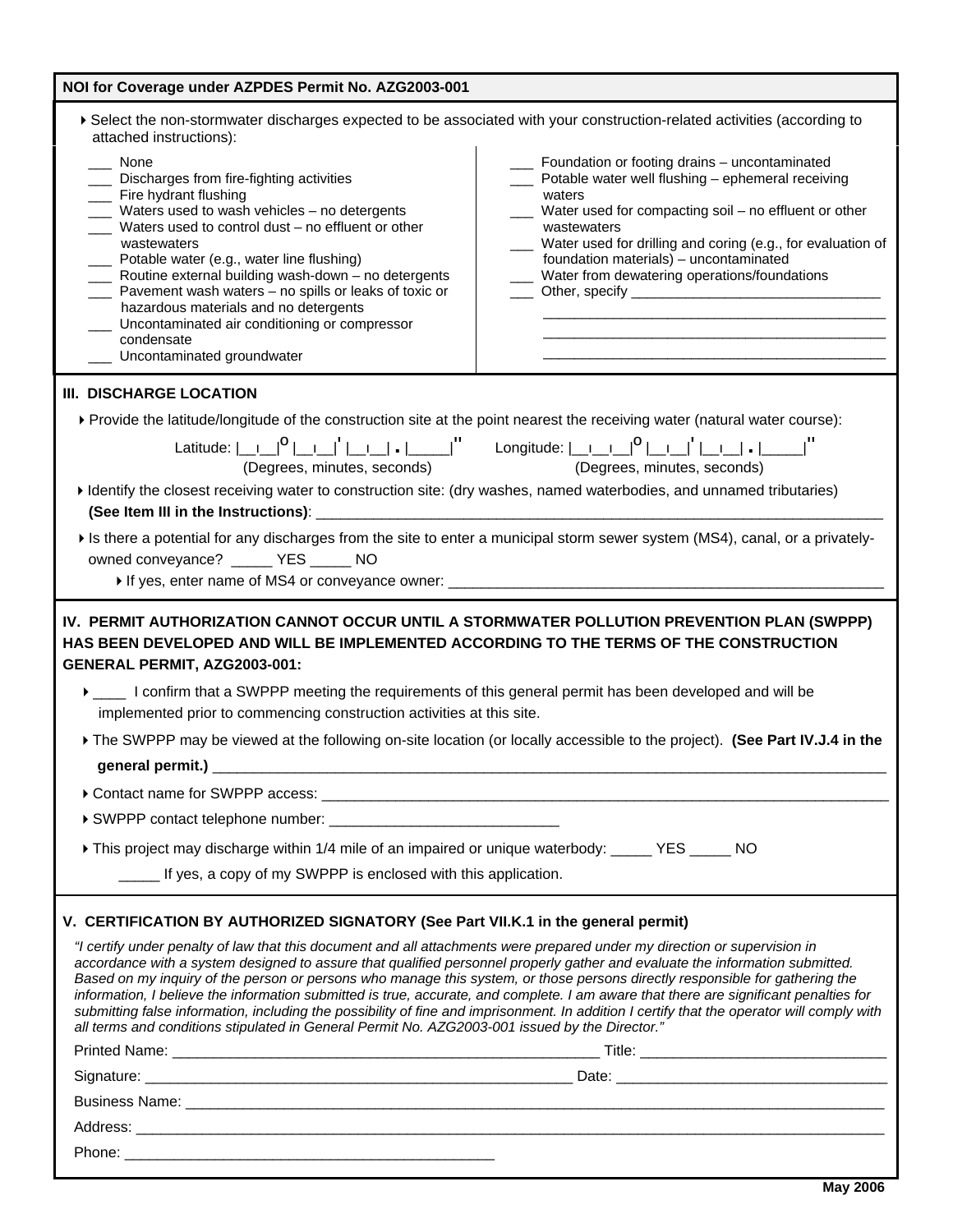

# **INSTRUCTIONS for Obtaining Authorization to Discharge Stormwater from Construction Activities under the AZPDES Construction General Permit --- AZG2003-001**

# **Who Must File a Notice of Intent (NOI)?**

Each "operator" of a construction site is required to complete an NOI. The definition of "operator" is provided in the definition section at the end of the permit. Generally, "operator" means any person who has operational control over the activities occurring on the site (i.e., control over plans, specifications, day to day activities, stormwater controls, etc.). This term may include the property owner, developer, contractor, and/or sub-contractor(s). Since there is typically more than one operator on a construction project, if any of these persons has operational control of the construction project, EACH PERSON IS REQUIRED TO APPLY AS AN OPERATOR for permit coverage using a separate NOI. Only one person from each company or municipality should submit the NOI for the project. However, if a company manages the site under separate divisions, e.g., land development and vertical development, the company may submit more than one NOI per project.

# **When to File the NOI Form?**

# **DO NOT FILE THE NOI UNTIL YOU HAVE READ THE**

**CONSTRUCTION GENERAL PERMIT.** You will need to refer to the permit to determine your eligibility to apply for this permit (See Part I), prepare your Stormwater Pollution Prevention Plan (SWPPP) (Part IV), and correctly answer all questions on the NOI form (Part III) - all of this must be done before you can sign the certification statement on the NOI in "good faith."

The NOI form must be received (and issued) by ADEQ before you need permit coverage. Keep in mind that, depending on the location of the project, authorization for permit coverage may be delayed for 32 business days. Refer to Part II.B of the permit for more information on the effective date of permit coverage. CAUTION: In addition, you must allow enough lead time to gather the information necessary to complete the NOI form and develop a site-specific SWPPP.

If any part of your project is in within 1/4 mile of any impaired or unique water, you must submit your SWPPP with the NOI. The 2004 303(d) List and other impaired waters can be found at

[http://www.azdeq.gov/environ/ water/assessment/assess.html.](http://www.azdeq.gov/environ/%20water/assessment/assess.html) A list of unique waters (A.A.C. R18-11-112) can be found at [http://www.azsos.gov/public\\_services/Title\\_18/18-11.htm.](http://www.azsos.gov/public_services/Title_18/18-11.htm)

**If you have any concerns about the timing for coverage under this permit, YOU ARE ENCOURAGED TO SUBMIT YOUR NOI EARLY!** 

## **Where to File the NOI Form?**

THERE IS NO FEE FOR PROCESSING YOUR NOI. You may submit your NOI in one of two ways: (1) Through the electronic, userfriendly Smart NOI system available at "Arizona at Your Service," [www.az.gov/webapp/noi/main.do](http://www.az.gov/webapp/noi/main.do), or (2) by certified mail, hand-delivery, regular mail, or facsimile. (If you use the Smart NOI system, you must print a copy of the NOI and send the signed NOI to the Phoenix ADEQ Office within 10 business days.)

## **Mail or Fax NOIs to:**

Stormwater Program - Water Permits Section/NOI Arizona Department of Environmental Quality 1110 West Washington, 5415A-1 Phoenix, AZ 85007 Fax (602) 771-4674

Make at least three copies of the signed NOI. Place a copy in your SWPPP, send (or fax) a copy to the address above, and send the third copy to the operator of the municipal separate storm sewer system (MS4), if appropriate, in accordance with Part III.F of the permit.

If you submit your application via the Smart NOI System, you must print your NOI Authorization Certificate prior to exiting the Smart NOI System. If you submit your NOI to ADEQ for manual processing, ADEQ will send you a letter regarding authorization status (usually within two business days of our receipt of the NOI). You may also verify receipt of the NOI and check the status of the authorization by either visiting our

NOI Construction Database at [http://azdeq.gov/databases/azpdes](http://azdeq.gov/databases/azpdes%20search.html)  [search.html](http://azdeq.gov/databases/azpdes%20search.html) or by calling the NOI Processing Center at (602) 771-4632.

For specific information about the program or the permit, visit our website at [http://www.azdeq.gov/environ/water/permits/stormwater.html](http://www.azdeq.gov/environ/water/permits/stormwater.html#const)  [#const](http://www.azdeq.gov/environ/water/permits/stormwater.html#const) or contact us at (602) 771-4449.

#### **Instructions for Completing the NOI Form**

To receive coverage under Construction General Permit (CGP) AZG2003-001, the NOI form must be COMPLETE and ACCURATE. Refer to Part III of the permit for additional information on the NOI requirements.

## **BLOCK 1**

Indicate whether this form is a revision to an NOI form you previously submitted and obtained authorization for under the AZPDES CGP (effective February 28, 2003). Instances where you would check 'yes', could include updating mailing information, changing the name of the contact person, or revising the location of the SWPPP. However, changes to the latitude or longitude will not be accepted, and a new NOI will be required. Change to acreage is also not acceptable if the land disturbance has already begun.

## **BLOCK 2**

Indicate whether your site is located on Indian lands. If located solely on Indian lands, you must submit your NOI to EPA for permit coverage. If your site is on both Indian lands and private lands, you will need to break out each area and submit NOIs to both ADEQ and EPA. For more information please see EPA's NPDES Stormwater Information Page at [http://www.epa.gov/region9/water/npdes/ stormwater.html.](http://www.epa.gov/region9/water/npdes/%20stormwater.html)

## **ITEM I. OWNER/OPERATOR INFORMATION**

Place the name of the operator (responsible party), business name, and address in the blanks provided. The operator indicated here is the person requesting permit coverage. In most cases, this will be the same person that signs the certification statement in Block 5.

Check the appropriate box to reflect "operator status."

## **ITEM II. CONSTRUCTION SITE INFORMATION**

Identify a name that is consistently used to reference the project under "Project Name." Provide a phone number, preferably at the site, where a knowledgeable project representative can be reached.

Indicate what type of project the construction is (examples, utility line, road widening, building new school, expansion of an industrial site to add a warehouse, etc.).

If the project is a Master Planned Community or Subdivision, you must identify if state/county subdivision approval under A.A.C. R18-5- 402 has been obtained. [Note: even subcontractors must complete this portion.] If it has, check 'yes' and enter the reference number to the state or local approval (book and page #). If it has not, you may still check 'yes' if the plat approval has been obtained. If no approvals have been obtained, check 'no.'

A "larger common plan of development or sale" is:

(1) A contiguous area where multiple separate and distinct construction activities may be taking place at different times on different schedules under one project plan. For example, if a developer buys a 20-acre lot and builds roads, installs pipes, and runs electricity with the intention of constructing homes or other structures sometime in the future, this would be considered a larger common plan of development or sale. If the land is parceled off or sold, and construction occurs on plots that are less than one acre by separate, independent builders, the construction activity would still be part of the common plan of development and subject to stormwater permitting requirements if the smaller plots were included on the original site plan. A larger common plan of development or sale also applies to other types of land development such as industrial parks or well fields.

(2) Where there is any documentation or announcement (including a sign, public notice or hearing, sales pitch, advertisement, drawing,